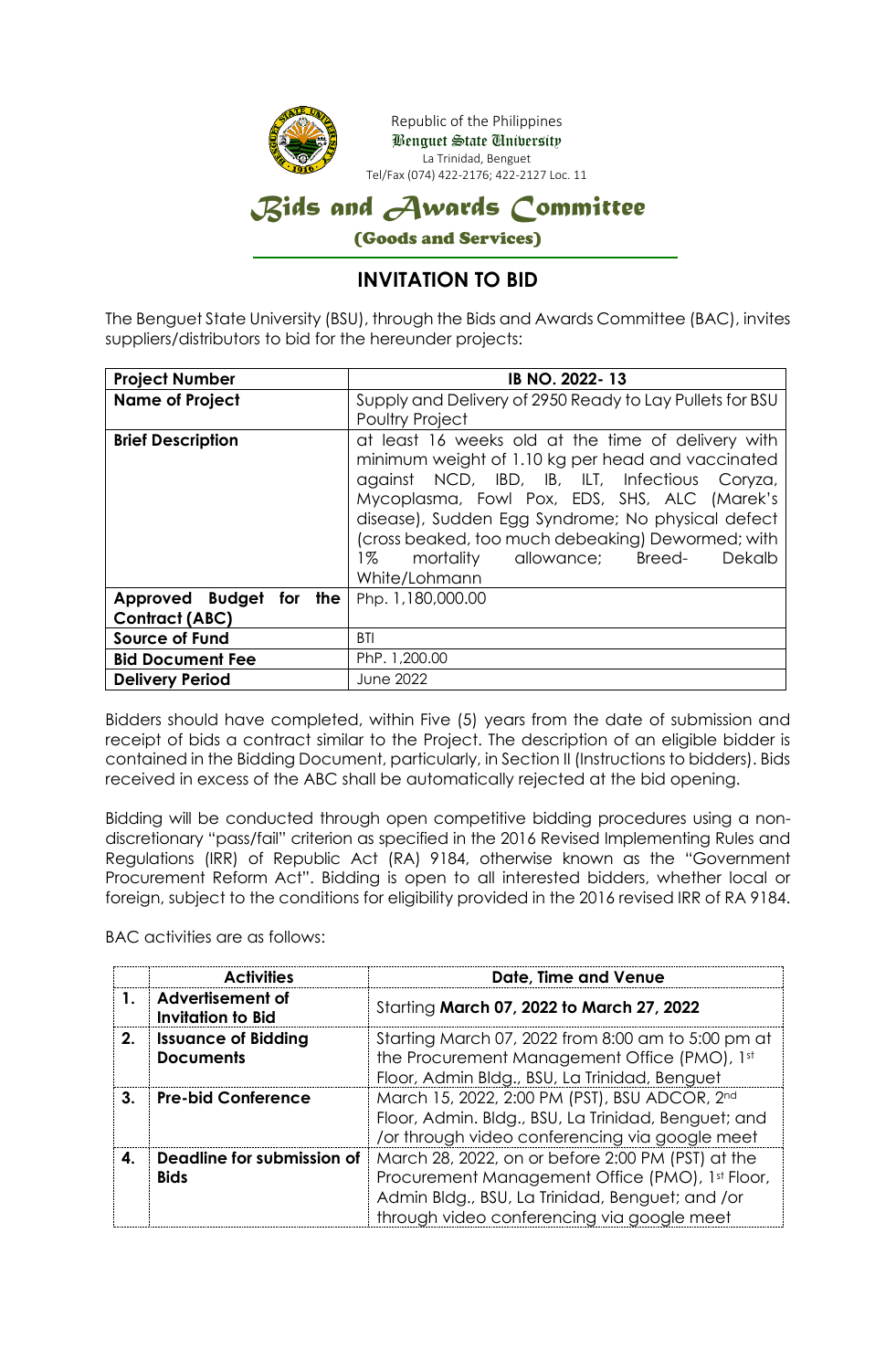| 5. | <b>Opening of Bids and</b><br>Eligibility<br><b>Checking/Screening</b><br>(Manual Submission) | March 28, 2022, 2:01 PM (PST), BSU ADCOR, 2nd<br>Floor, Admin. Bldg., BSU, La Trinidad, Benguet; and<br>/or through video conferencing via google meet |
|----|-----------------------------------------------------------------------------------------------|--------------------------------------------------------------------------------------------------------------------------------------------------------|
|    | <b>Bid Evaluation &amp; Post</b><br>Qualification                                             | Follows after Opening of Bids and Eligibility<br>Checking/Screening                                                                                    |

The BAC will issue bid documents at the Procurement Management Office, 1st floor Administration Bldg., Benguet State University, Km. 5, La Trinidad, Benguet upon presentation of the official receipt of payment (BSU Cashier's Office) of Bid Document Fee.

Late bids shall not be accepted. All bids must be accompanied by a bid security in any of the acceptable forms and in the amount stated in ITB Clause 14. Prospective bidders can download the Bid Documents at the university's website**: bsu.edu.ph** or email at **procurement @bsu.edu.ph.**

BSU assumes no responsibility whatsoever to compensate or indemnify bidders for any expenses incurred in the preparation of their bids. The University, through its BAC, reserves the right to reject any and all bids, declare a failure of bidding, or not award the contract at any time prior to contract award in accordance with the Section 41 of 2016 revised IRR of RA 9184, without thereby incurring any liability to the affected bidder or bidders.

The BAC reserves the right to waive any formalities in queries and responses to this invitation.

For further information, please refer to:

**BAC Secretariat Procurement Management Office (PMO) Benguet State University- La Trinidad Campus Tel. Fax/No. 661-1839/ CP No. 09506032749 Email: [procurement@bsu.edu.ph](mailto:procurement@bsu.edu.ph)**

> (SGD) **REYNANTE B. BASCO** Chairperson Bids and Awards Committee (Goods)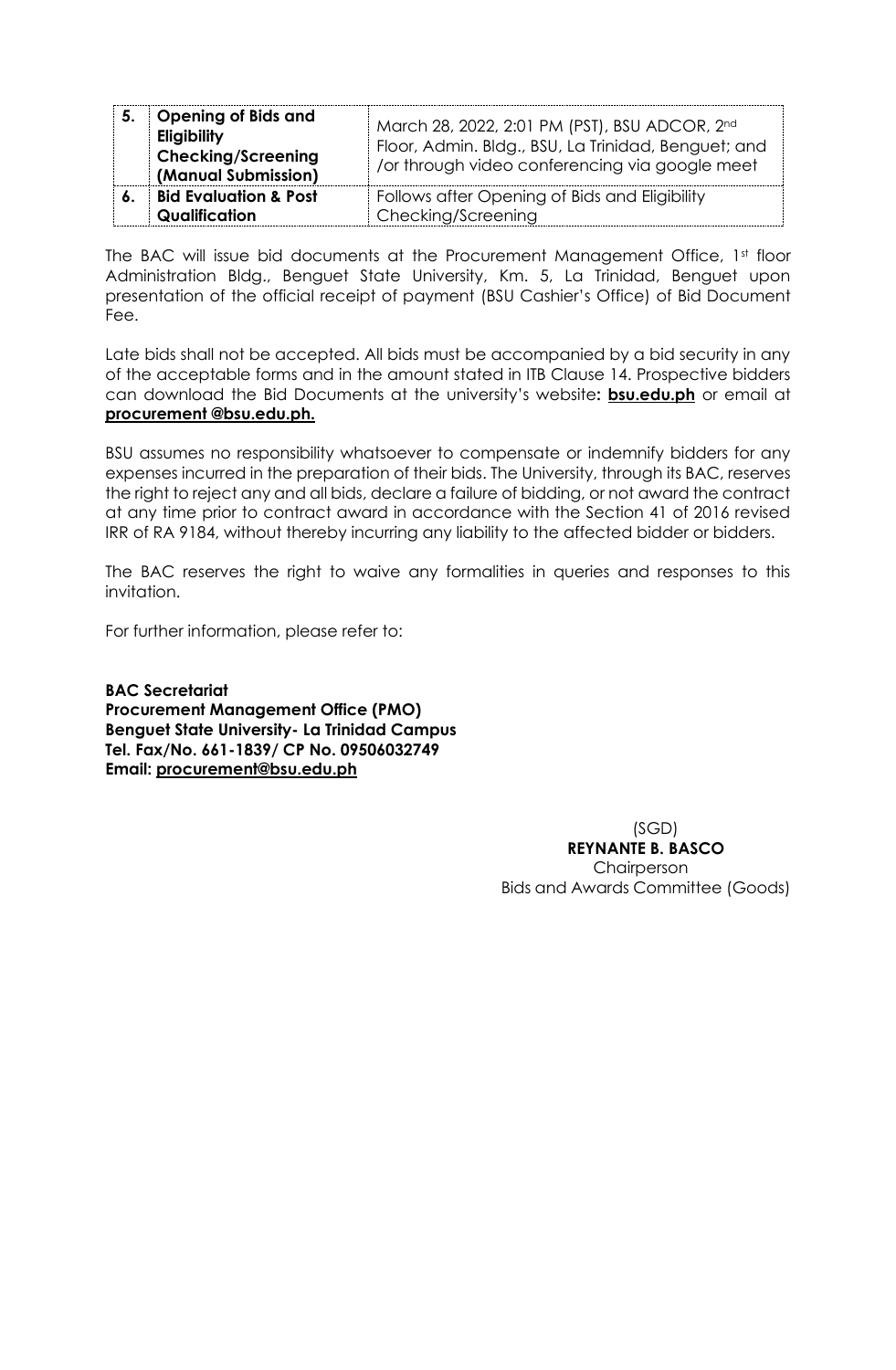#### **INVITATION TO BID**

The Benguet State University (BSU), through the Bids and Awards Committee (BAC), invites suppliers/distributors to bid for the hereunder projects:

| <b>Project Number</b>    | IB NO. 2021 - 30                                         |  |
|--------------------------|----------------------------------------------------------|--|
| Name of Project          | Supply and Delivery of 2950 Ready to Lay Pullets for BSU |  |
|                          | Poultry Project                                          |  |
| <b>Brief Description</b> | at least 16 weeks old at the time of delivery with       |  |
|                          | minimum weight of 1.10 kg per head and vaccinated        |  |
|                          | against NCD, IBD, IB, ILT, Infectious Coryza,            |  |
|                          | Mycoplasma, Fowl Pox, EDS, SHS, ALC (Marek's             |  |
|                          | disease), Sudden Egg Syndrome; No physical defect (cross |  |
|                          | beaked, too much debeaking) Dewormed; with 1%            |  |
|                          | mortality allowance; Breed- Dekalb White/Lohmann         |  |
| Approved Budget for the  | Php. 1,091,500.00                                        |  |
| Contract (ABC)           |                                                          |  |
| Source of Fund           | <b>BTI</b>                                               |  |
| <b>Bid Document Fee</b>  | PhP. 1.000.00                                            |  |

Bidders should have completed, within Five (5) years from the date of submission and receipt of bids a contract similar to the Project. The description of an eligible bidder is contained in the Bidding Document, particularly, in Section II (Instructions to bidders). Bids received in excess of the ABC shall be automatically rejected at the bid opening.

Bidding will be conducted through open competitive bidding procedures using a non-discretionary "pass/fail" criterion as specified in the 2016 Revised Implementing Rules and Regulations (IRR) of Republic Act (RA) 9184, otherwise known as the "Government Procurement Reform Act". Bidding is open to all interested bidders, whether local or foreign, subject to the conditions for eligibility provided in the 2016 revised IRR of RA 9184.

BAC activities are as follows:

|    | <b>Activities</b>                            | Date, Time and Venue                                                                                                                                    |
|----|----------------------------------------------|---------------------------------------------------------------------------------------------------------------------------------------------------------|
|    | Advertisement of Invitation to<br><b>Bid</b> | Starting August 16, 2021 to August 23, 2021                                                                                                             |
| 2. | <b>Issuance of Bidding Documents</b>         | Starting August 16, 2021 from 8:00 am to 5:00<br>pm at the Procurement Management Office<br>(PMO), 1st Floor, Admin Bldg., BSU, La Trinidad,<br>Benguet |
| 3. | Pre-bid Conference                           | August 24, 2021, 3:00 PM(PST), BSU ADCOR,<br>2 <sup>nd</sup> Floor, Admin. Bldg., BSU, La Trinidad,                                                     |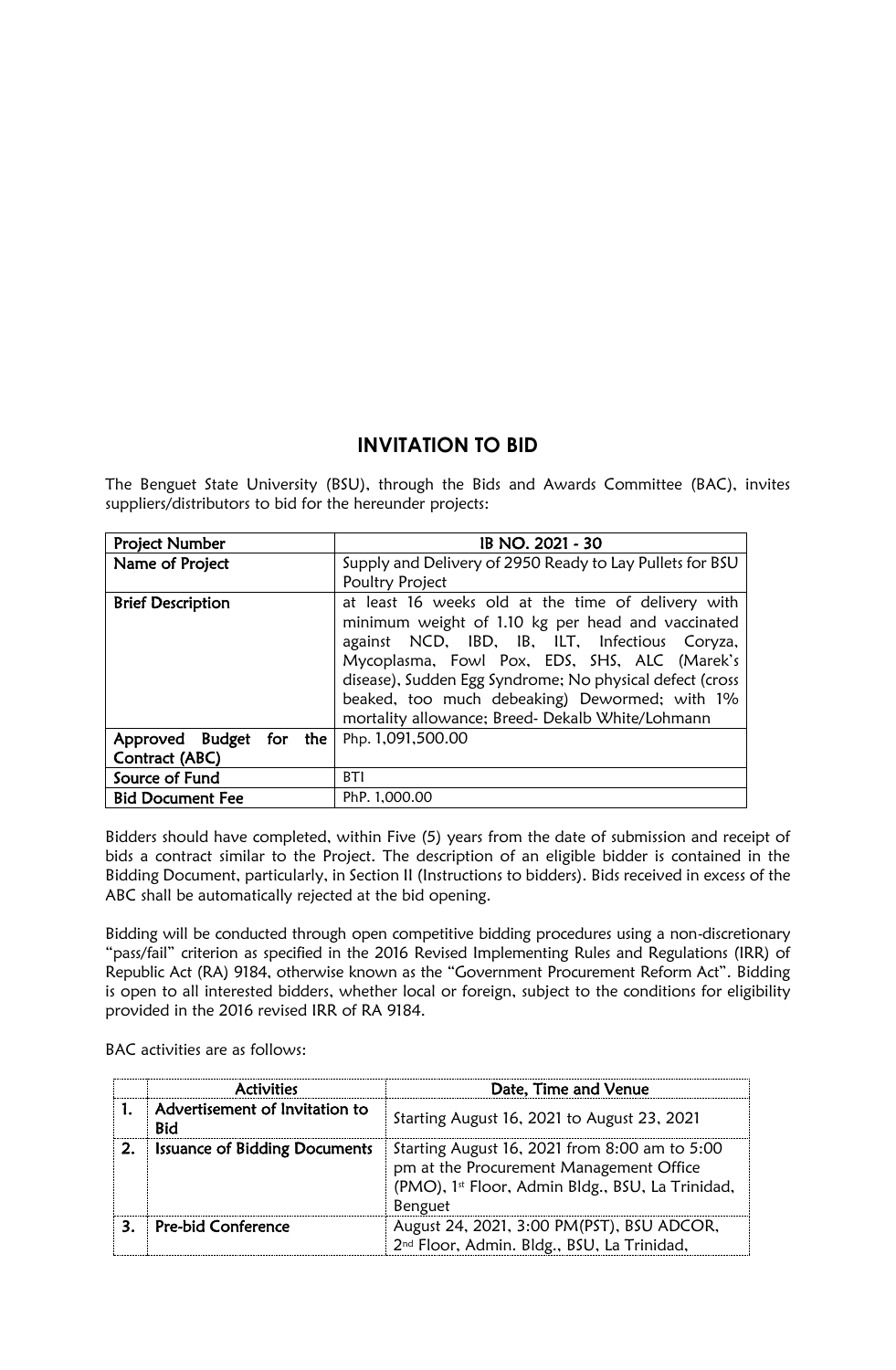

|    |                                                                              | Benguet; and /or through video conferencing via<br>google meet                                                                                                                                               |
|----|------------------------------------------------------------------------------|--------------------------------------------------------------------------------------------------------------------------------------------------------------------------------------------------------------|
| 4. | Deadline for submission of Bids                                              | September 07, 2021, on or before 2:00 PM (PST)<br>at the Procurement Management Office (PMO),<br>1st Floor, Admin Bldg., BSU, La Trinidad,<br>Benguet; and /or through video conferencing via<br>google meet |
| 5. | Opening of Bids and Eligibility<br>Checking/Screening (Manual<br>Submission) | September 07, 2021, 2:01 PM (PST), BSU<br>ADCOR, 2 <sup>nd</sup> Floor, Admin. Bldg., BSU, La<br>Trinidad, Benguet; and /or through video<br>conferencing via google meet                                    |
| 6. | <b>Bid Evaluation &amp; Post</b><br>Qualification                            | September 09, 2021, 2:00PM (PST), BSU<br>ADCOR, 2 <sup>nd</sup> Floor, Admin. Bldg., BSU, La<br>Trinidad, Benguet                                                                                            |

The BAC will issue bid documents at the Procurement Management Office, 1<sup>st</sup> floor Administration Bldg., Benguet State University, Km. 5, La Trinidad, Benguet upon presentation of the official receipt of payment (BSU Cashier's Office) of Bid Document Fee.

Late bids shall not be accepted. All bids must be accompanied by a bid security in any of the acceptable forms and in the amount stated in ITB Clause 14. Prospective bidders can download the Bid Documents at the university's website: **bsu.edu.ph** or email at **procurement @bsu.edu.ph.** 

BSU assumes no responsibility whatsoever to compensate or indemnify bidders for any expenses incurred in the preparation of their bids. The University, through its BAC, reserves the right to reject any and all bids, declare a failure of bidding, or not award the contract at any time prior to contract award in accordance with the Section 41 of 2016 revised IRR of RA 9184, without thereby incurring any liability to the affected bidder or bidders.

The BAC reserves the right to waive any formalities in queries and responses to this invitation.

For further information, please refer to:

BAC Secretariat Procurement Management Office (PMO) Benguet State University- La Trinidad Campus Tel. No. 661-1839/ CP No. 09506032749 Email: [procurement@bsu.edu.ph](mailto:procurement@bsu.edu.ph) 

# BRYAN C. BANGNAN

 Vice - Chairperson Bids and Awards Committee (Goods)

Republic of the Philippines Benguet State University La Trinidad, Benguet Tel/Fax (074) 422-2176; 422-2127 Loc. 11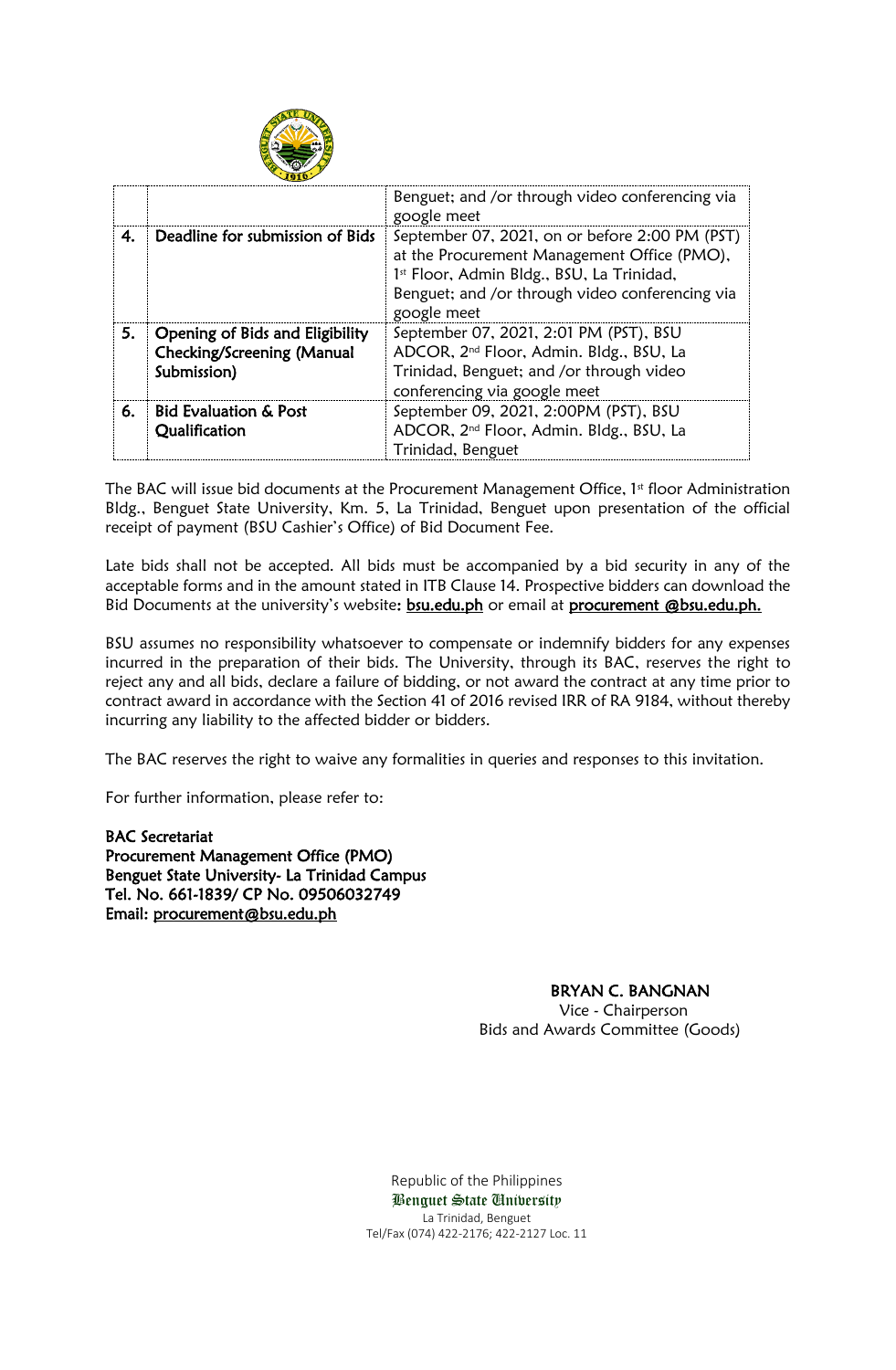*Bids and Awards Committee* 

(Goods and Services)

## **SECOND INVITATION TO BID**

The Benguet State University (BSU), through the Bids and Awards Committee (BAC), invites suppliers/distributors to bid for the hereunder projects:

| <b>Project Number</b>    | IB NO. 2021 -18A                                                                                                                                                                                                                                                                                                                                                                    |  |
|--------------------------|-------------------------------------------------------------------------------------------------------------------------------------------------------------------------------------------------------------------------------------------------------------------------------------------------------------------------------------------------------------------------------------|--|
| <b>Name of Project</b>   | Supply and Delivery of 2950 Ready to Lay Pullets for BSU<br><b>Poultry Project</b>                                                                                                                                                                                                                                                                                                  |  |
| <b>Brief Description</b> | at least 16 weeks old at the time of delivery with<br>minimum weight of 1.10 kg per head and vaccinated<br>against NCD, IBD, IB, ILT, Infectious Coryza,<br>Mycoplasma, Fowl Pox, EDS, SHS, ALC (Marek's<br>disease), Sudden Egg Syndrome; No physical defect<br>(cross beaked, too much debeaking) Dewormed; with<br>mortality allowance ; Breed-<br>1%<br>Dekalb<br>White/Lohmann |  |
| Approved Budget for the  | Php. 1,091,500.00)                                                                                                                                                                                                                                                                                                                                                                  |  |
| Contract (ABC)           |                                                                                                                                                                                                                                                                                                                                                                                     |  |
| <b>Source of Fund</b>    | <b>BTI</b>                                                                                                                                                                                                                                                                                                                                                                          |  |
| <b>Bid Document Fee</b>  | PhP. 1,000.00                                                                                                                                                                                                                                                                                                                                                                       |  |

Bidders should have completed, within Five (5) years from the date of submission and receipt of bids a contract similar to the Project. The description of an eligible bidder is contained in the Bidding Document, particularly, in Section II (Instructions to bidders). Bids received in excess of the ABC shall be automatically rejected at the bid opening.

Bidding will be conducted through open competitive bidding procedures using a nondiscretionary "pass/fail" criterion as specified in the 2016 Revised Implementing Rules and Regulations (IRR) of Republic Act (RA) 9184, otherwise known as the "Government Procurement Reform Act". Bidding is open to all interested bidders, whether local or foreign, subject to the conditions for eligibility provided in the 2016 revised IRR of RA 9184.

BAC activities are as follows:

|    | <b>Activities</b>                                                                          | Date, Time and Venue                                                                                                                                                                                      |
|----|--------------------------------------------------------------------------------------------|-----------------------------------------------------------------------------------------------------------------------------------------------------------------------------------------------------------|
| 1. | Advertisement of Invitation to<br><b>Bid</b>                                               | Starting April 22, 2021 to April 30, 2021                                                                                                                                                                 |
| 2. | <b>Issuance of Bidding</b><br><b>Documents</b>                                             | Starting April 22, 2021 from 8:00 am to 5:00 pm<br>at the Procurement Management Office<br>(PMO), 1st Floor, Admin Bldg., BSU, La Trinidad,<br>Benguet                                                    |
| 3. | Deadline for submission of Bids                                                            | April 30, 2021, on or before 10:00 AM (PST) at the<br>Procurement Management Office (PMO), 1st<br>Floor, Admin Bldg., BSU, La Trinidad, Benguet;<br>and /or through video conferencing via google<br>meet |
| 4. | <b>Opening of Bids and Eligibility</b><br><b>Checking/Screening (Manual</b><br>Submission) | April 30, 2021, 10:01 AM (PST), BSU ADCOR, 2nd<br>Floor, Admin. Bldg., BSU, La Trinidad, Benguet;<br>and /or through video conferencing via google<br>meet                                                |
| 5. | <b>Bid Evaluation &amp; Post</b><br>Qualification                                          | May 02, 2020, 10:00 AM (PST), BSU ADCOR, 2nd<br>Floor, Admin. Bldg., BSU, La Trinidad, Benguet                                                                                                            |